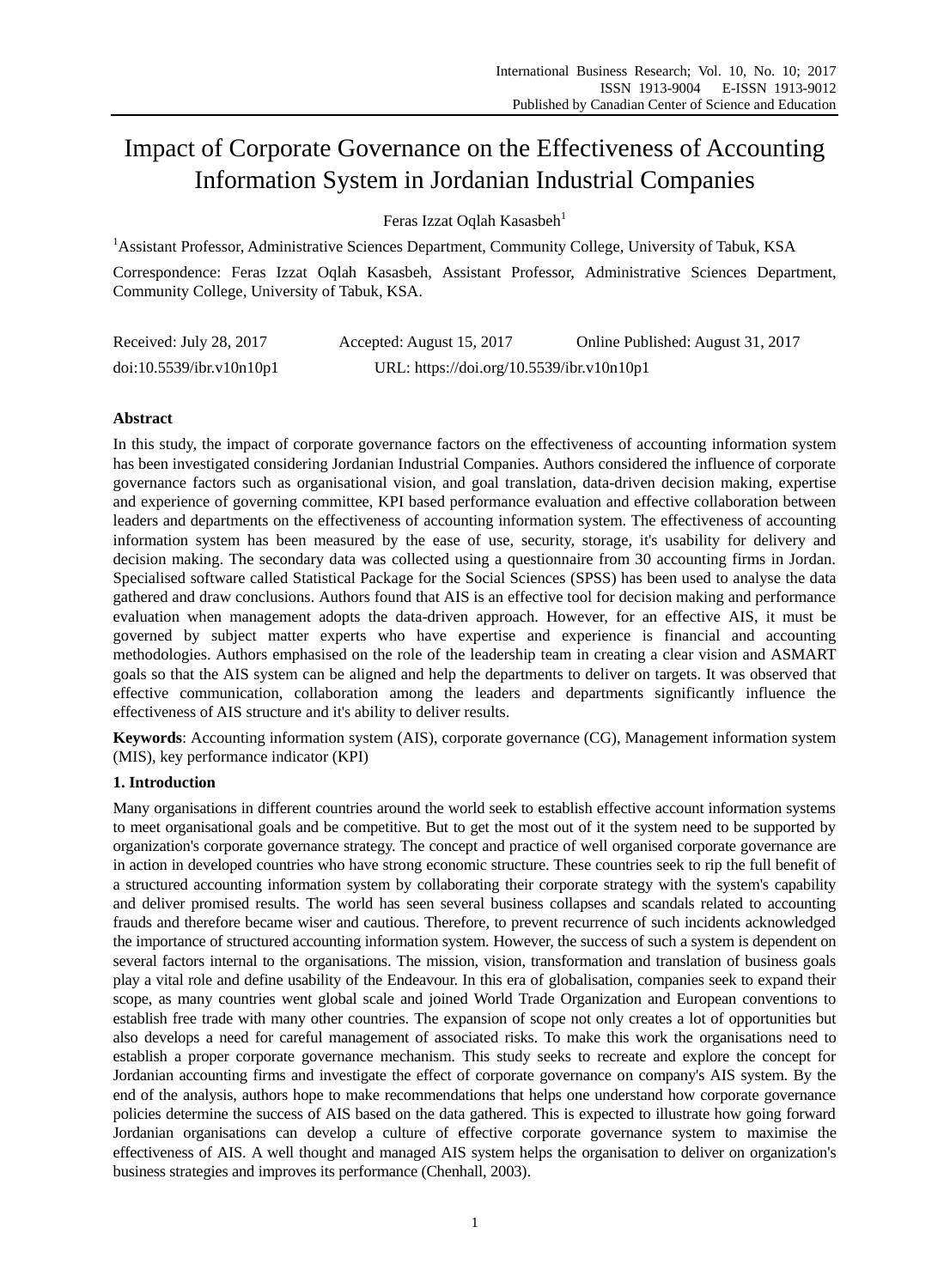#### **2. Research Problems**

1. How organisations vision and goal translation influence the effectiveness of organization's account information system?

2. How have the data-driven decision making and performance evaluation influenced the effectiveness of organization's account information system?

3. How the expertise and experience of governing committee influence the effectiveness of organization's account information system?

#### **3. Corporate Governance in Jordan**

The term corporate governance illustrates a system that determines rights and responsibilities among senior management, junior management, shareholders and other stakeholders. A company's corporate governance determines it's rules and procedures for making strategic decisions to meet preset goals. It helps an organisation to develop AMSART goals from its vision and steer it's activities accordingly to reach the targets. In recent years the importance of well-established corporate governance has drawn the attention of many in Jordan because of the initiative of the World Bank (Marashdeh, 2014). Initiatives have been taken and a national team of consultants has been formed to investigate the legislative environment in Jordan. Jordanian organisations are becoming keen to understand and establish the rules and standards of International Corporate Governance (Al-jazi, 2007). This study aims at exploring the key corporate governance features in Jordanian organisations. Company's corporate governance policies include but not limited to, the leadership visions and the meaningful translation of goals, accounting and auditing standards and the expertise of governing committee, evaluation standards, decision making approaches, and effective collaboration among leaders and departments. The corporate standards determine the roles and responsibilities of senior and junior management bodies and the guidelines to be followed for accelerated delivery and performance (Almasarwah, 2015).

#### **4. Accounting Information Systems**

Accounting Information System can be defined as a systematic approach to assist management plan, monitor and control the organization's economic activity and help in decision making. Such a system is well integrated and focused on a set of objectives (Watts, 1999).

Accounting Information System shapes the governance of economic-financial area of an organisation.

As per FASB (1980), the first and foremost goal of accounting is to help decision makers by providing them with useful information. Globalisation and technological advancement have created the need for establishing and using accounting information from a strategic viewpoint (El Louadi, 1998). Being a part of management information system (MIS), AIS collects, classifies, analyses, stores and provides financial information to senior and junior management bodies for decision making (Moscove & Simkin, 1982). Researchers acknowledged the importance and effectiveness of such a system for all organisations (Curtis, 1995; Borthick and Clark, 1990; Rahman et al., 1988; Wilkinson, 1993; Wilkinson et al., 2000). Romney & Steinbart (2006) identified six interrelated components for AIS such as people, procedures and instructions, data, software, information technology infrastructure, and internal controls and security measures. Gordon & Seller (1984) acknowledged AIS is one of the core systems in an organisation which is vital to every department and functions and helps effective decision making. Previous researchers illustrated the impact of AIS in strategic management, and managing of strategic priorities (Ittner and Larcker, 1997; Bouwens and Abernethy, 2000). For effective decision making, information should be relevant and faithful represented (Rankin, Stanton, McGowan, Kimberly & Tilling, 2012, 35). Relevance illustrates economic constructs such as fair value, historical cost etc. which assists user's decision (Kadous, Koonce & Thayer, 2012). Faithful representation indicates the adequacy of measurement of the economic construct (Kadous, Koonce & Thayer, 2012). Researchers claimed that success of strategic advantage is an outcome of well managed Accounting Information Systems (AIS) (Langfield-Smith, 1997).

### **5. Relationship between Accounting Information Systems and Organizational Effectiveness**

Bolon, (1998), emphasised that a well-structured AIS will definitely assist in the decision making and determine future steps. The system will help it's users to better understand and differentiate between various scenarios (Bolon, 1998). Previous studies showed that AIS is significantly related to the effectiveness of organisations (Ponemon and Nagida, 1990). They acknowledged the importance of AIS in effective decision making (Bolon, 1998). Bolon (1998) illustrated in his work that accounting information system has its impacts on effective decision making, performance evaluation, internal controls and regular financial activities. Accounting information is the lifeblood of a business and determines it's course of action. Organizations must adopt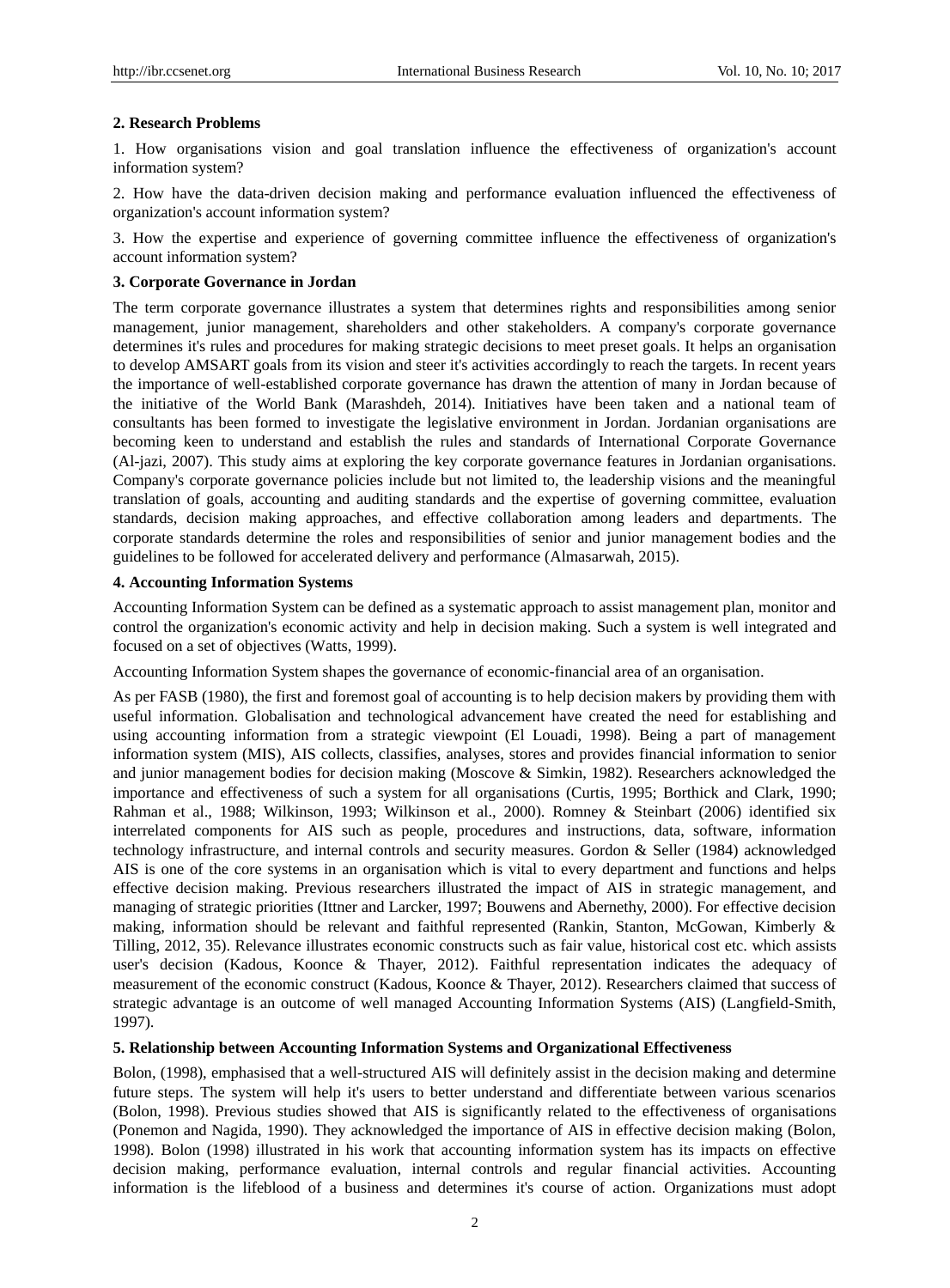data-driven decision making to have a competitive advantage and to be able to use its resources better. Hunton, (2002) also found a strong relationship between accounting information system and organisational effectiveness, in his work.

## **6. Research Model and Hypotheses**

Considering the triple constraints i.e. scope, time and cost, the authors kept the model comparatively simple and considered the following corporate governance factors as predictors of the success of AIT system in these companies:

- 1. Management's practice of data-driven approach in decision making
- 2. SME governed accounting system
- 3. Governing committee's knowledge and experience in finance and accounting
- 4. Leadership teams' vision, it's translation and alignment with business goals
- 5. KPI based performance evaluation
- 6. Effective collaboration and strategic discussion about company policies

AIS must fit with organisational decision-making requirements for information communication and control (Nicolaou, 2000). The authors considered four vital factors that explain the effectiveness of firm's accounting information system.

1. Ease of use and effectiveness of AIS in decision making

- 2. Effective security and management of AIS
- 3. Usability and importance of AIS for departmental delivery and performance evaluation
- 4. Effective storage and recall system of AIS data and it's alignment with business goals

## *6.1 Hypotheses*

From the study of literature and previous works in the similar field, the authors developed the following hypotheses to investigate the influence of corporate governance on the effectiveness of accounting information system in an organisation.

H1: Management's practice of data-driven approach in decision making influences ease of use and effectiveness of AIS in decision making

H2: SME governed accounting system influences ease of use and effectiveness of AIS in decision making

H3: Governing committee's knowledge and experience in finance and accounting influences effective security and management of AIS

H4: Leadership teams' vision, it's translation and alignment with business goals influences effective security and management of AIS

H5: KPI based performance evaluation influences effective security and management of AIS

H6: Management's practice of KPI based evaluation influences usability and importance of AIS for departmental delivery and performance evaluation

H7: SME governed accounting system influences usability and importance of AIS for departmental delivery and performance evaluation

H8: Leadership team's vision, translation and their alignment with business goals influences effective storage and recall system of AIS data and it's alignment with business goals

H9: Governing committee's knowledge and experience in finance and accounting influences storage and recall system of AIS data and it's alignment with business goals

H10: Effective collaboration and strategic discussion about company policies influence storage and recall system of AIS data and it's alignment with business goals

#### **7. Research Methodology**

The study included participants from Jordanian accounting firms that are listed on the Amman Financial Market. The authors focused on exploring the implication of an empirical concept within companies that have been using AIS computer based system and standard corporate governance policies. The survey respondents were permanent junior and senior management stuff who have at least a year of experience in the respective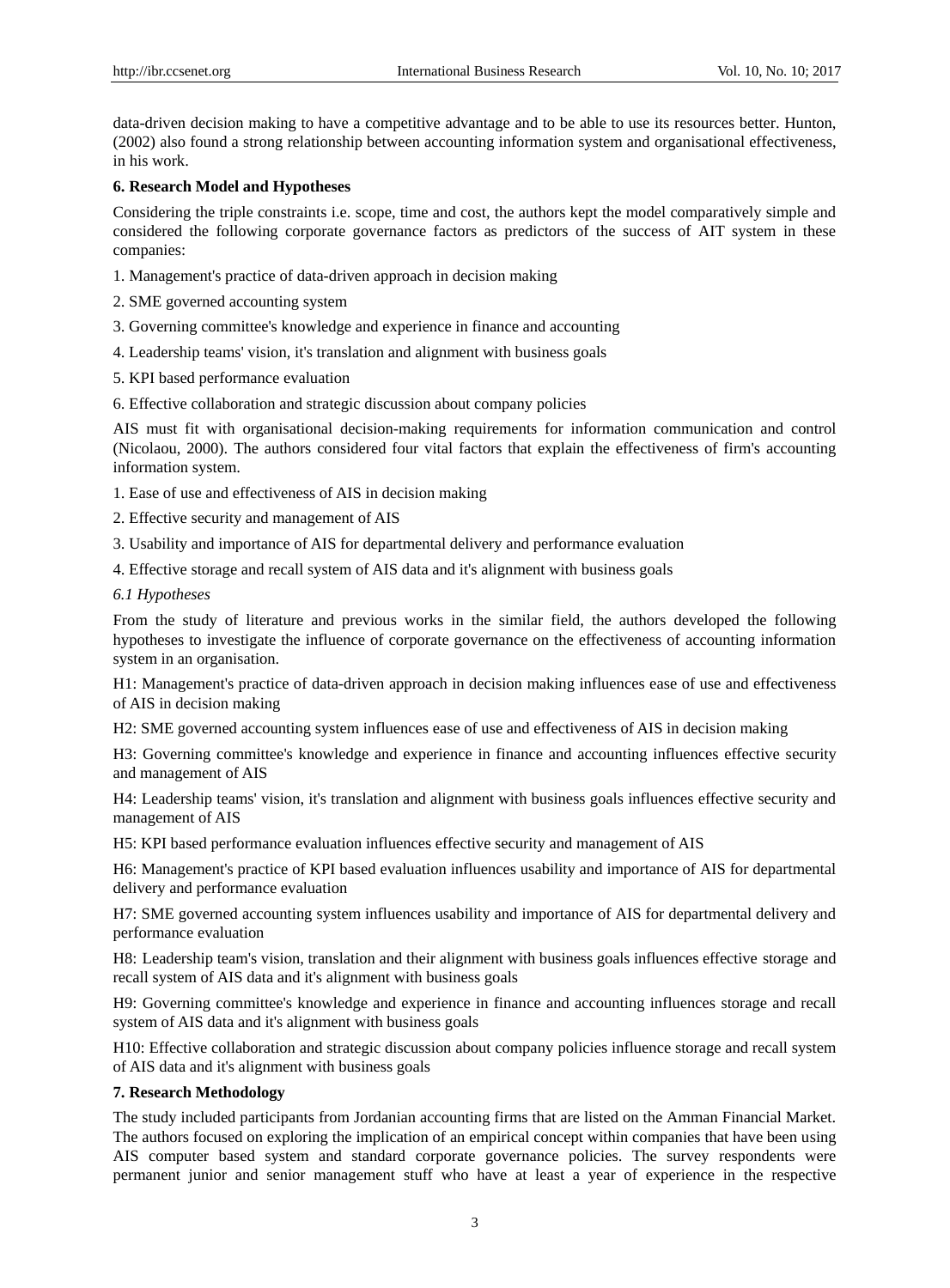companies. The questionnaire has been kept very brief and on point. The study focused on gathering primary and secondary data. The authors conducted a detailed review of relevant literature i.e. published research papers, theories, and internet discussion blogs for a secondary source of information. A survey questionnaire has been administered to collect primary data from reputed Jordanian accounting firms. During questionnaire development, the authors have been careful not to include any questions seeking confidential or personally identifiable information.

# *7.1 Data Collection*

The questionnaire included six questions on corporate governance and four questions on the effectiveness of their AIS system. The questionnaire design followed popular Likert scale technique with a seven-point approach ranging from *strongly disagree* to *strongly agree*. Five hundred and twenty questionnaires have been distributed for data collection to 30 different accounting firms throughout Jordan. Four hundred and ninety-five questioned were returned after one month. Among them, thirteen were unengaged and therefore discarded. After the careful screening, there were 482 responses suitable for further analysis.

# *7.2 Data Analysis Method*

The authors followed the footstep of previous researchers and chose SPSS software as the tool for statistical analysis. The authors acknowledge that the choice of analysis technique depends on the way the primary data has been collected, nature of the data and hypotheses to be tested. Some of the previous researchers applied t-tests, one-way ANOVA tests, cross-tabulation and multiple regression analyses. In this study, multiple regression analysis techniques has been applied to test the hypotheses.

# **8. Analysis and Discussion**

The data gathered have been used to analyse and expand the concept and test the hypotheses developed in previously section. Before conducting detailed multivariate analysis, the reliability of the construct has been checked.

# *8.1 Reliability*

Reliability analysis has been conducted to assess the internal consistency of the items predicting corporate governance.

The analysis illustrates that items achieved a Cronbach's Alpha score of 0.769 which satisfactorily meets the requirement of internal consistency (0.7) (Sekaran, 2003).

#### Table 1. Reliability Statistics

|      | $\sim$ $-$    |
|------|---------------|
| $-$  | $\sim$ $\sim$ |
| . .  |               |
| пона | <b>UC1115</b> |
| .769 |               |

# *8.2 Ease of Use and Effectiveness of AIS in Decision Making*

Multiple regression analysis has been conducted to illustrate the influence of corporate governance on ease of use and effectiveness of account information system (AIS) in decision making. It has been hypotised that Management's data driven approach in decision making is likely to better utilise the merits of AIS system. Management's intention and enthusiasm regarding strategic data-driven decision making makes the best use of AIS and eventually improves the system's usability and makes it user-friendly. To implement an effective and user-friendly system, it needs to be governed by subject matter experts who understand and appreciates the system's capability and potentials. Therefore, it has been hypotised that the system must be monitored by a well-organized committee.

The following table shows the model summary. The table shows that the predictors i.e. 'data driven approach in decision making' and 'monitoring and control by relevant SMEs' can statistically explain up to 5.5%  $(R^2)$ variability in 'ease of use and effectiveness of AIS in decision making'.

Table 2. Model Summary (AIS is easy to use and effective for decision making)

| Model                    |              |               | .0112r<br>лаг | ∟stimate<br>sta<br>the<br>ОI |
|--------------------------|--------------|---------------|---------------|------------------------------|
| $\sqrt{2}$<br>51UI.<br>… | 0.000<br>--- | ハごご<br>. v. v | 14<br>. v.    | 740                          |

Predictors: (Constant), Management Practices data driven approach in decision making, Audit Committee oversees and monitors accounting and internal control and auditing activities

The following ANOVA table illustrates that the model is statistically significant  $(p<0.05)$  and capable of explaining the relationships between predicted variable i.e. 'ease of use and effectiveness of AIS in decision making' and predictors i.e. 'data driven approach in decision making' and 'monitoring and control by relevant SMEs'.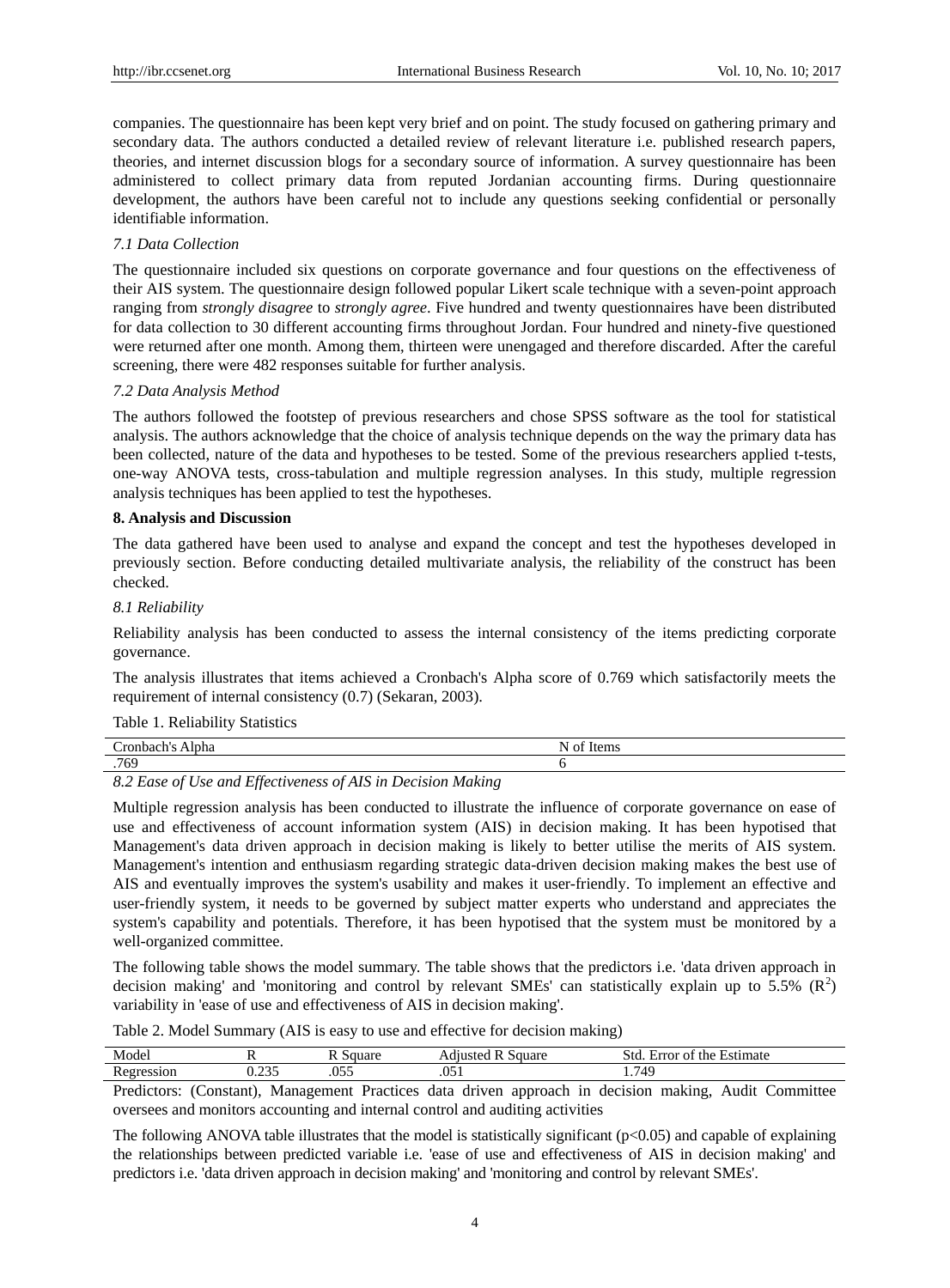| Model      | <b>Sum of Squares</b> | Df  | Mean Square |        | Sig. |
|------------|-----------------------|-----|-------------|--------|------|
| Regression | 85.783                |     | 42.891      | 14.017 | .000 |
| Residual   | 1465.736              | 479 | 3.060       |        |      |
| Total      | 1551.519              | 481 |             |        |      |

Dependent Variable: AIS is easy to use and effective for decision making

Predictors: (Constant), Management Practices data driven approach in decision making, Audit Committee oversees and monitors accounting and internal control and auditing activities

Table 4 below illustrates the relation between the predictors and predicted variable. The analysis shows that management intention to practices data driven approach in decision making (p<0.05) and SME-driven and controlled audit and accounting practice  $(p<0.05)$  has a significant influence on effectiveness and ease of use of accounting information system.

The analysis shows that 'data driven approach in decision making' and 'monitoring and control by relevant SMEs' do statistically influence 'ease of use and effectiveness of AIS in decision making' and therefore, we cannot reject the hypothesis 1 and 2.

The model can be expressed by the following regression equation.

AIS is easy to use and effective for decision making  $= 3.544 + 0.195$  (Management practices data driven approach in decision making) + 0.091 (Audit Committee oversees and monitors accounting and internal control and auditing activities) +  $\varepsilon$ 

Table 4. Coefficients (AIS is easy to use and effective for decision making)

|                                                   |                             |            | Standardized |        |      |
|---------------------------------------------------|-----------------------------|------------|--------------|--------|------|
|                                                   | Unstandardized Coefficients |            | Coefficients |        |      |
| Model                                             | B                           | Std. Error | <b>B</b> eta |        | Sig. |
| (Constant)                                        | 3.544                       | .215       |              | 16.472 | .000 |
| Management practices data driven approach in .195 |                             | .047       | .191         | 4.132  | .000 |
| decision making                                   |                             |            |              |        |      |
| Audit Committee<br>monitors<br>oversees<br>and    | .091                        | .044       | .096         | 2.077  | .038 |
| accounting and internal control and auditing      |                             |            |              |        |      |
| activities                                        |                             |            |              |        |      |

Dependent Variable: AIS is easy to use and effective for decision making

*8.3 Effective Security and Management of AIS*

The following section analyses how the corporate governance factors influence the security and management of AIS. the model summary illustrates that 19% of the variability in security and management of AIS is being explained by corporate governance factors such as 'All members of the Audit Committee have knowledge and experience in finance and accounting', 'Leadership team has clear vision, it is shared and aligned with business goals' and 'Management practices KPI based evaluation'.

Table 5. Model Summary (AIS is secured and well managed)

| Model                                  |      |     | Square | std<br>≾stımate<br>error.<br>the<br>ог |
|----------------------------------------|------|-----|--------|----------------------------------------|
| $\mathbf{r}$<br>ssion<br>ĸe:<br>$\sim$ | т. . | 190 | 185    | $\sim$<br>.30/                         |

Predictors: (Constant), All members of the Audit Committee have knowledge and experience in finance and accounting, Leadership team has clear vision, it is shared and aligned with business goals, Management practices KPI based evaluation

Table 6 below shows that the model has sufficient capacity  $(p<0.05)$  to explain the predictor predicted relationships.

|       | racio 0.1 h \ 0 \11 \ 110 h becared and went managed |    |             |
|-------|------------------------------------------------------|----|-------------|
| Model | Sum of Squares                                       | Df | Mean Square |

Table 6. ANOVA (AIS is secured and well managed)

| Model      | Sum of Squares | Df  | Mean Square |                    | Sig. |
|------------|----------------|-----|-------------|--------------------|------|
| Regression | 208.831        |     | 69.610      | 27 775<br>ر رے ، ر | .000 |
| Residual   | 892.648        | 478 | .867        |                    |      |
| Total      | 1101.479       | 481 |             |                    |      |

Dependent Variable: AIS is secured and well managed

Predictors: (Constant), All members of the Audit Committee have knowledge and experience in finance and accounting, Leadership team has clear vision, it is shared and aligned with business goals, Management practices KPI based evaluation.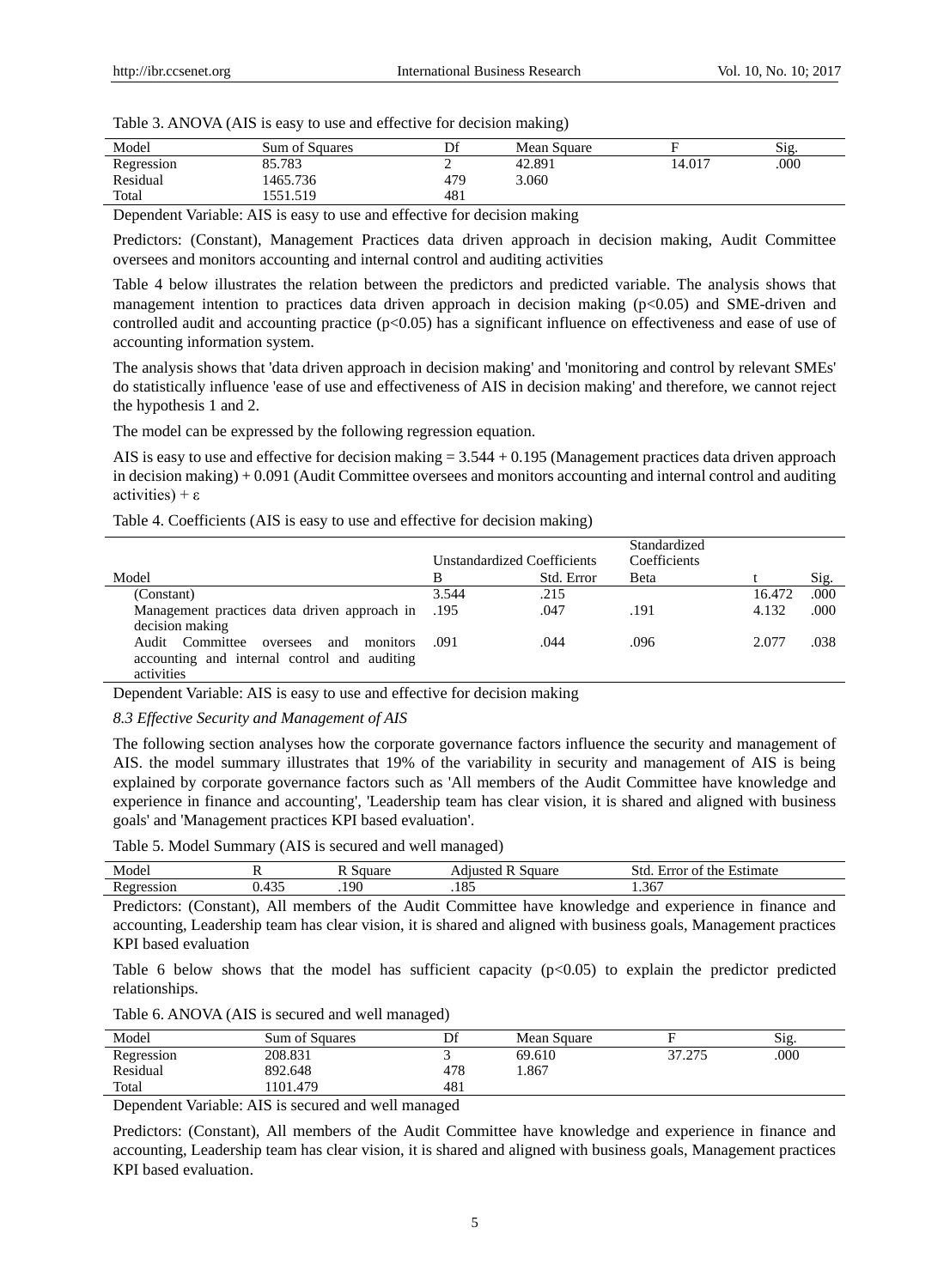The coefficient table below shows that governance of financial and accounting issue by a knowledgeable and experienced committee positively influences the security and management of AIS system ( $\beta = 0.291$ , p<0.05). The analysis shows that leadership teams' vision, its translation and it's alignment with business goals positively influence the security and management of AIS system (β = 0.2, p<0.05). The KPI based performance evaluation also significantly influence the effectiveness of AIS ( $\beta$  = 0.103, p<0.05). The analysis provides enough evidence to not reject hypothesis 3, 4 and 5.

The model can be expressed by the following regression equation.

AIS is secured and well managed  $= 2.146 + 0.291$  (All members of the Audit Committee have knowledge and experience in finance and accounting) + 0.200 (Leadership team has clear vision, it is shared and aligned with business goals) + 0.103 (Management practices KPI based evaluation) +  $\varepsilon$ 

Table 7. Coefficients (AIS is secured and well managed)

|                                                            | Unstandardized<br>Coefficients |            | Standardized<br>Coefficients |       |      |
|------------------------------------------------------------|--------------------------------|------------|------------------------------|-------|------|
| Model                                                      | B                              | Std. Error | Beta                         |       | Sig. |
| (Constant)                                                 | 2.146                          | .317       |                              | 6.776 | .000 |
| All members of the Audit Committee have knowledge          | .291                           | .039       | .313                         | 7.437 | .000 |
| and experience in finance and accounting                   |                                |            |                              |       |      |
| Leadership team has clear vision, it is shared and aligned | .200                           | .043       | .202                         | 4.696 | .000 |
| with business goals                                        |                                |            |                              |       |      |
| Management practices KPI based evaluation                  | .103                           | .045       | .097                         | 2.279 | .023 |
| Densedent Vaniables AIC is assumed and mall managed        |                                |            |                              |       |      |

Dependent Variable: AIS is secured and well managed

## *8.4 Usability and Importance of AIS for Departmental Delivery and Performance Evaluation*

The following analysis illustrates the influence of 'practice of KPI based evaluation' and 'SME-driven accounting and internal control' on 'usability and importance of AIS for departmental delivery and performance evaluation'. Model summary illustrates that the predictors explain 3.4%  $(R^2)$  variability in the dependent variable i.e. usability and importance of AIS for departmental delivery and performance evaluation.

Table 8. Model Summary (All departments can use the information and it indeed is vital for their delivery and performance evaluation)

| Mode.                                           | . .            | $\alpha$ 110 $r$ c<br>nuuare | Square<br>` dilisted.<br>aur | Std<br>Estimate<br>the<br>tror<br>O1 |
|-------------------------------------------------|----------------|------------------------------|------------------------------|--------------------------------------|
| $\overline{\phantom{a}}$<br>ssion<br>۳∩۵۳<br>rс | 105<br>J. I 83 | n n<br>'≺4<br>.v.,           | مصط<br>.UJU                  | / 1 C<br><b>1.11</b>                 |

Predictors: (Constant), Management Practices KPI based evaluation, Audit Committee oversees and monitors accounting and internal control and auditing activities

Table 9 below provides enough evidence that the model can explain the hypothesised relations (p<0.05).

Table 9. ANOVA (All departments can use the information and it indeed is vital for their delivery and performance evaluation)

| Model      | Sum of Squares | n€<br>◡ | Mean Square |       | Sig. |
|------------|----------------|---------|-------------|-------|------|
| Regression | 50.297         |         | 25.149      | 8.508 | .000 |
| Residual   | 1415.812       | 479     | 2.956       |       |      |
| Total      | 1466.110       | 481     |             |       |      |

Dependent Variable: All departments can use the information and it indeed is vital for their delivery and performance evaluation

Predictors: (Constant), Management Practices KPI based evaluation, Audit Committee oversees and monitors accounting and internal control and auditing activities

The following table illustrates the statistical significance of the hypnotised relationships. The analysis shows that, the practice of KPI based evaluation (β = 0.191, p<0.05) and SME-driven system (β = 0.082, p<0.05) have a significant influence on the usability of AIS information and its effectiveness for delivery and performance. The analysis provides enough evidence to retain hypothesis 6 and 7.

The model can be expressed by the following regression equation.

All departments can use the information and it indeed is vital for their delivery and performance evaluation = 3.348 + 0.191 (Management practices KPI based evaluation) + 0.082 (Audit Committee oversees and monitors accounting and internal control and auditing activities) +  $\varepsilon$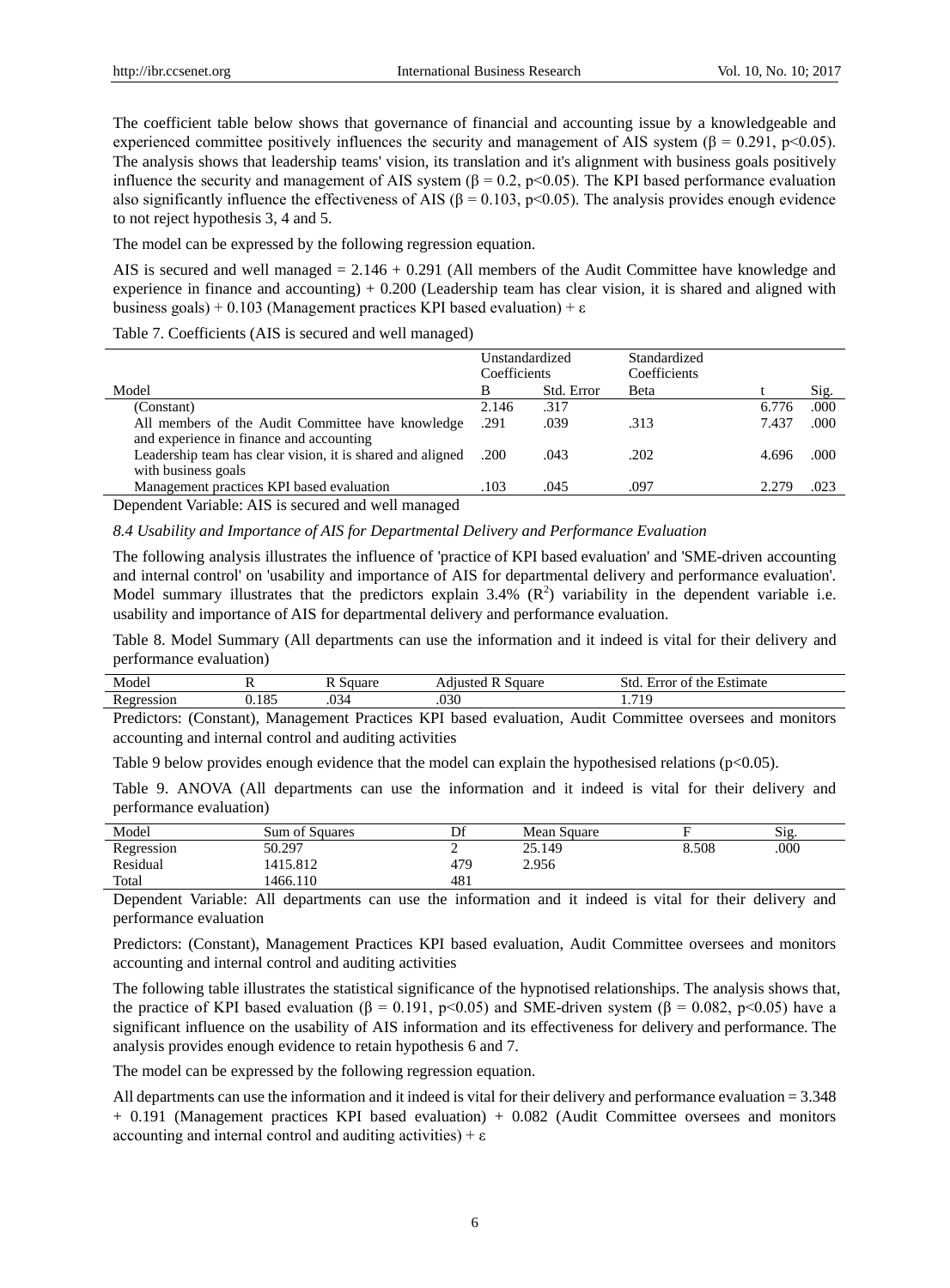|  |                         | Table 10. Coefficients (All departments can use the information and it indeed is vital for their delivery and |  |  |  |  |  |  |  |
|--|-------------------------|---------------------------------------------------------------------------------------------------------------|--|--|--|--|--|--|--|
|  | performance evaluation) |                                                                                                               |  |  |  |  |  |  |  |

|                                                      | Unstandardized |            | Standardized |        |      |
|------------------------------------------------------|----------------|------------|--------------|--------|------|
|                                                      | Coefficients   |            | Coefficients |        |      |
| Model                                                |                | Std. Error | Beta         |        | Sig. |
| (Constant)                                           | 3.348          | .315       |              | 10.622 | .000 |
| Management practices KPI based evaluation            | .191           | .055       | .157         | 3.483  | .001 |
| Audit Committee oversees and monitors accounting and | .082           | .041       | .089         | 1.981  | .048 |
| internal control and auditing activities             |                |            |              |        |      |

Dependent Variable: All departments can use the information and it indeed is vital for their delivery and performance evaluation

*8.5 Adequacy of Data Storage and Recall System of AIS and It's Alignment with Business Goal*

The model summary table shows that 14.1% of the variability in predicted factor is being explained by the model's predictors.

Table 11. Model Summary (AIS data storage and recall system is adequate and aligned with business goal)

| $\mathbf{r}$<br>Model          |                       | quare | square<br>duste<br>к<br>Adiu | $\overline{\phantom{0}}$<br>┑.<br>Estimate<br>error<br>the<br>01<br>Sto |
|--------------------------------|-----------------------|-------|------------------------------|-------------------------------------------------------------------------|
| $\mathbf{r}$<br>ression<br>Reg | $\Delta F$<br><i></i> | .     | $\sim$<br>ں ر                | $\overline{ }$<br>1.443                                                 |

Predictors: (Constant), Leadership team has clear vision, it is shared and aligned with business goals, All members of the Audit Committee have knowledge and experience in finance and accounting, The board of directors meet often to discuss strategies and policies (with information)

The ANOVA table below shows that the model is significant with  $p<0.05$ .

Table 12. ANOVA (AIS data storage and recall system is adequate and aligned with business goal)

| Model      | Sum of Squares |     | Mean Square |        | Sig. |
|------------|----------------|-----|-------------|--------|------|
| Regression | 162.838        |     | 54.279      | 26.079 | .000 |
| Residual   | 994.896        | 478 | 2.081       |        |      |
| Total      | '.734          | 481 |             |        |      |

Dependent Variable: AIS data storage and recall system is adequate and aligned with business goal

Predictors: (Constant), Leadership team has clear vision, it is shared and aligned with business goals, All members of the Audit Committee have knowledge and experience in finance and accounting, The board of directors meet often to discuss strategies and policies (with information)

Table 13 below shows that transparency, translation and alignment of vision, significantly influences adequacy of storage and recall system of AIS data and it's alignment with business goals ( $\beta = 0.274$ , p<0.05). The knowledge and experience of governing committee are also vital for effective storage and recall of AIS data and it's alignment with business goals ( $\beta = 0.130$ , p<0.05). The analysis further illustrated that effective collaboration and strategic discussion about company policies can positively influence effective storage and recall of AIS data and it's alignment with business goals ( $\beta = 0.096$ , p<0.05). Based on the above evidence hypothesis 8,9 and 10 cannot be rejected.

The model can be expressed by the following regression equation.

AIS data storage and recall system is adequate and aligned with business goal = 2.098 + 0.274 (Leadership team has clear vision, it is shared and aligned with business goals) + 0.130 (All members of the Audit Committee have knowledge and experience in finance and accounting) + 0.096 (The board of directors meet often to discuss strategies and policies (with information)) +  $\varepsilon$ 

Table 13. Coefficients (AIS data storage and recall system is adequate and aligned with business goal)

|                                                                                               | Unstandardized<br>Coefficients |            | Standardized<br>Coefficients |       |      |
|-----------------------------------------------------------------------------------------------|--------------------------------|------------|------------------------------|-------|------|
| Model                                                                                         | В                              | Std. Error | <b>B</b> eta                 |       | Sig. |
| (Constant)                                                                                    | 2.098                          | .303       |                              | 6.923 | .000 |
| Leadership team has clear vision, it is shared and aligned<br>with business goals             | .274                           | .046       | .270                         | 6.005 | .000 |
| All members of the Audit Committee have knowledge<br>and experience in finance and accounting | .130                           | .041       | .136                         | 3.147 | .002 |
| The board of directors meet often to discuss strategies and<br>policies (with information)    | .096                           | .038       | .114                         | 2.539 | .011 |

Dependent Variable: AIS data storage and recall system is adequate and aligned with business goal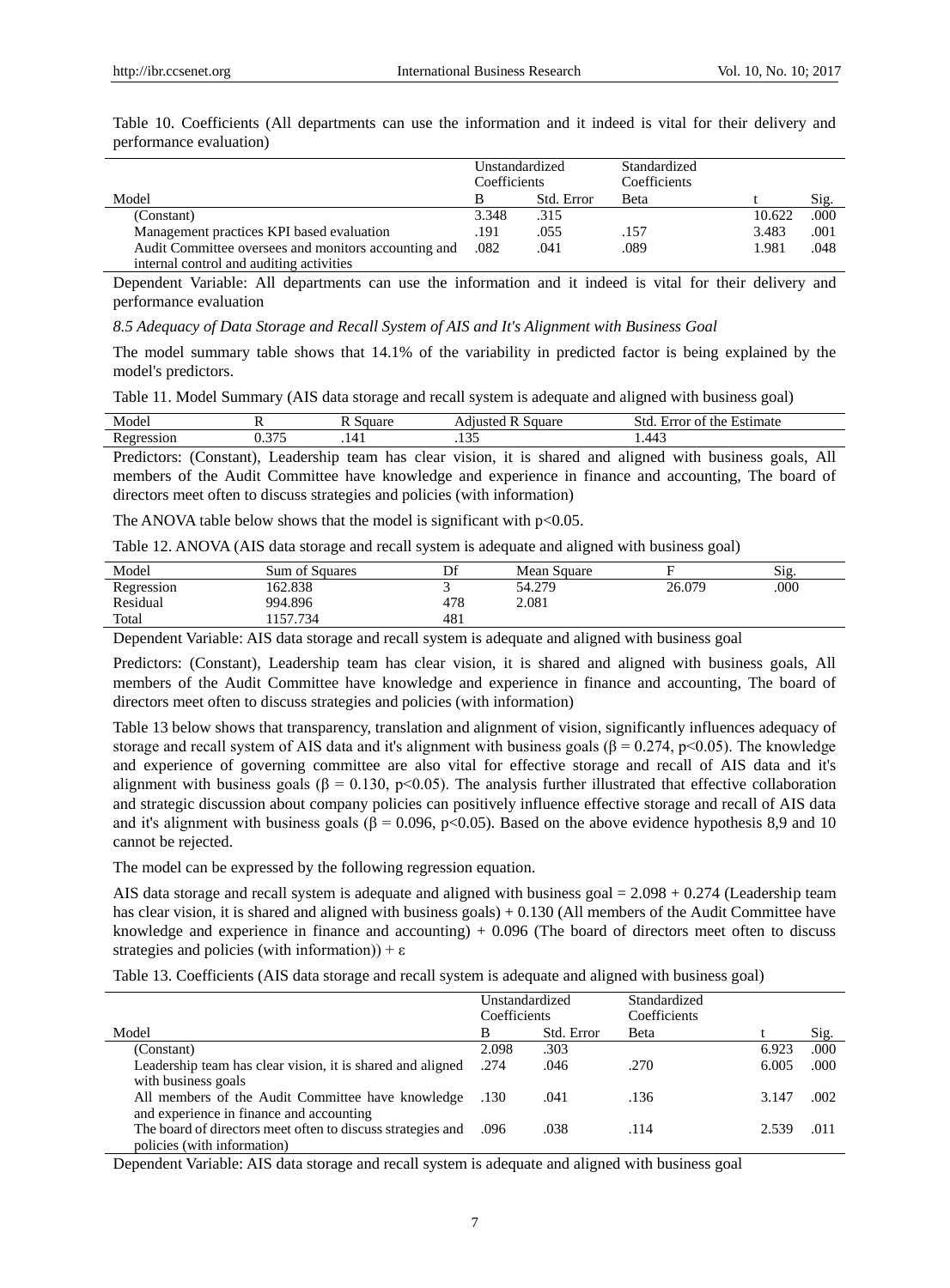#### *Hypothesis testing*

The following table shows the status of hypothesis testing from the analysis of data gathered.

Table 14. Hypothesis testing results

| <b>Hypotheses</b>                                                                                      | <b>Status</b> |
|--------------------------------------------------------------------------------------------------------|---------------|
| H1: Management's practice of data-driven approach in decision making influences ease of use and        | Not rejected  |
| effectiveness of AIS in decision making                                                                |               |
| H2: SME governed accounting system influences ease of use and effectiveness of AIS in decision         | Not rejected  |
| making                                                                                                 |               |
| H3: Governing committee's knowledge and experience in finance and accounting influences                | Not rejected  |
| effective security and management of AIS                                                               |               |
| H4: Leadership teams' vision, it's translation and alignment with business goals influences effective  | Not rejected  |
| security and management of AIS                                                                         |               |
| H5: KPI based performance evaluation influences effective security and management of AIS               | Not rejected  |
| H6: Management's practice of KPI based evaluation influences usability and importance of AIS for       | Not rejected  |
| departmental delivery and performance evaluation                                                       |               |
| H7: SME governed accounting system influences usability and importance of AIS for departmental         | Not rejected  |
| delivery and performance evaluation                                                                    |               |
| H8: Leadership team's vision, translation and their alignment with business goals influences effective | Not rejected  |
| storage and recall system of AIS data and it's alignment with business goals                           |               |
| H9: Governing committee's knowledge and experience in finance and accounting influences storage        | Not rejected  |
| and recall system of AIS data and it's alignment with business goals                                   |               |
| H10: Effective collaboration and strategic discussion about company policies influence storage and     | Not rejected  |
| recall system of AIS data and it's alignment with business goals                                       |               |
| 9. Conclusion                                                                                          |               |

The study focused on reestablishing the empirical concept of corporate governance influencing the effectiveness of accounting information system. The topic has been explored with secondary data in to see how the theory holds for Jordanian accounting firms. Authors considered Jordanian industrial companies listed in the Amman Financial Market. After an extensive review of the literature and previous researchers on similar topics, authors developed a number of hypotheses to be tested against the data gathered. Using proper statistical analysis technique the data have been analysed to draw conclusions. The analysis provided valuable insights into the vital role played by company's corporate governance approach and it's influence on the accounting information system (AIS). Analysis showed that, if the management adopts a data-driven approach to make strategic decisions, AIS can be a vital tool to support the purpose by providing structured real-time information and accelerate performance. Company's account information system is likely to be an user-friendly and comprehensive mean if it is governed by subject matter experts.

Analysis showed that the governing committee must have proper knowledge and experience with finance and accounting methodologies to ensure that AIS is secure and well managed and can aid decision making efficiently. The leadership team must create a clear vision and ASMART goals to make the best use of a secured and well managed AIS. The practice of KPI based performance evaluation creates a need for efficient AIS and therefore positively influence the development of AIS that would help various departments and accelerate their performance by steering them in the right direction. To rip the benefit of the system it should be governed by a committee who have hands on experience with finance and accounting so that they can translate the needs of various department's needs into system features. The analysis shows that the storage and recall system of AIS data and it's alignment with business goals depends on how the leaders understand and can demonstrate the company's vision and set ASMART goals to achieve targets. The leaders should have effective communication, collaboration and strategic discussion about company policies so that the AIS can be structured to deliver results.

## **References**

Al-jazi, O. H. (2007). Corporate Governance in Jordan. Retrieved from:

http://www.aljazylaw.comlarabiclpdfka/kamat/alsherkat2.pdf

- Almasarwah, A. (2015). Earnings management and its relationship with corporate governance mechanisms in Jordanian industrial firms.
- Bolon, M. (1998). Factors influencing the alignment of accounting information systems in small and medium sized Malaysian manufacturing firms.
- Borthick, A. F., & Clark, R. L. (1990). Making accounting information systems work: An empirical investigation of the creative thinking paradigm. *Journal of Information Systems, 4*(3), 48-62.
- Bouwens, J., & Abernethy, M. A. (2000). The consequences of customization on management accounting system